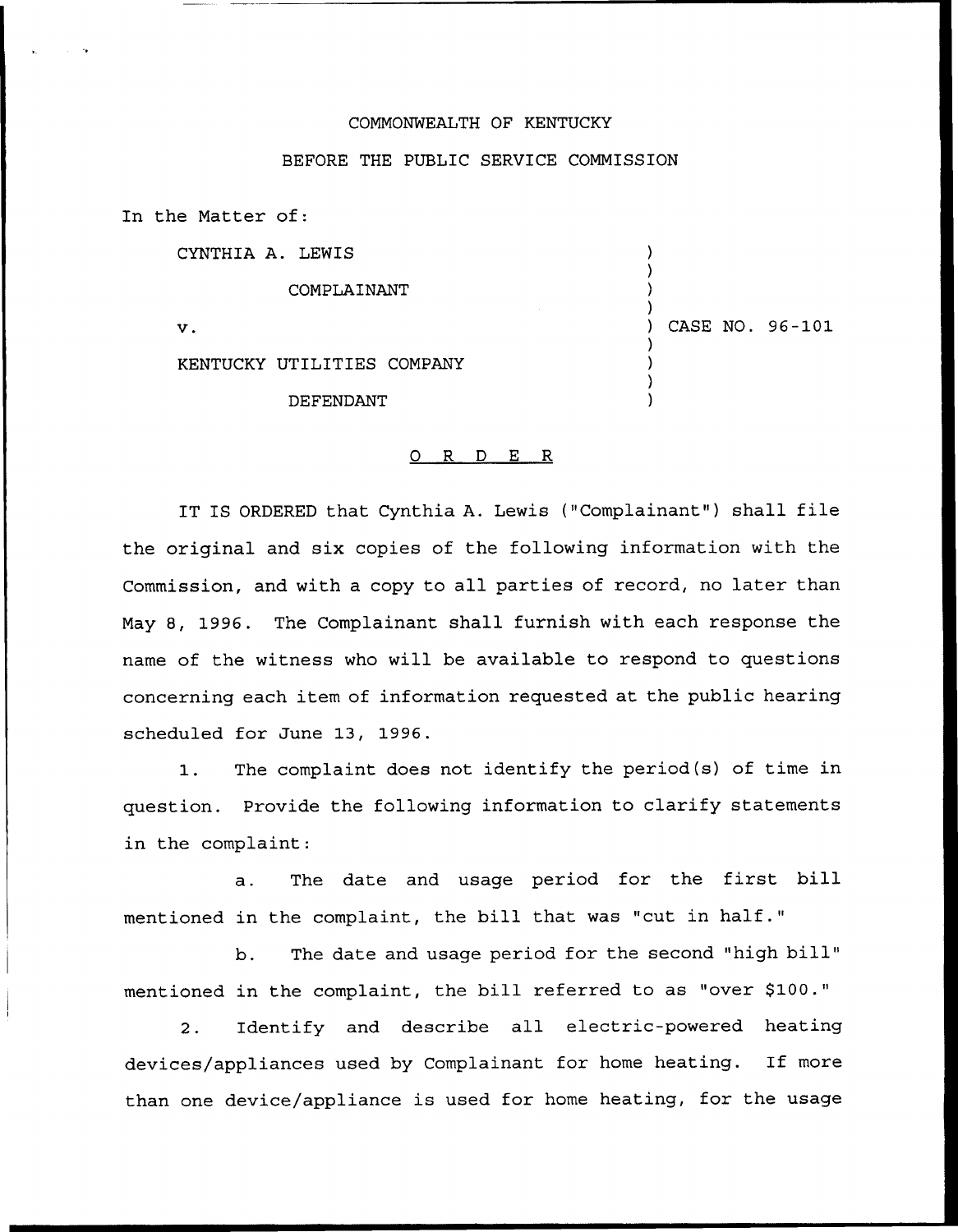period identified in the response to Item 1(b) above, provide Complainant's best estimate of the number of days each of the devices/appliances was in operation.

3. The complaint refers to the Complainant having lived at the current address for nearly six years. Identify any changes in the number of members in Complainant's household during that period of time and provide the approximate date of each change.

Done at Frankfort, Kentucky, this 29th day of April, 1996.

PUBLIC SERVICE COMMISSION

C SERVICE COMMISSION<br>*Le K Breat (WA*)<br>he Commission

ATTEST:

Executive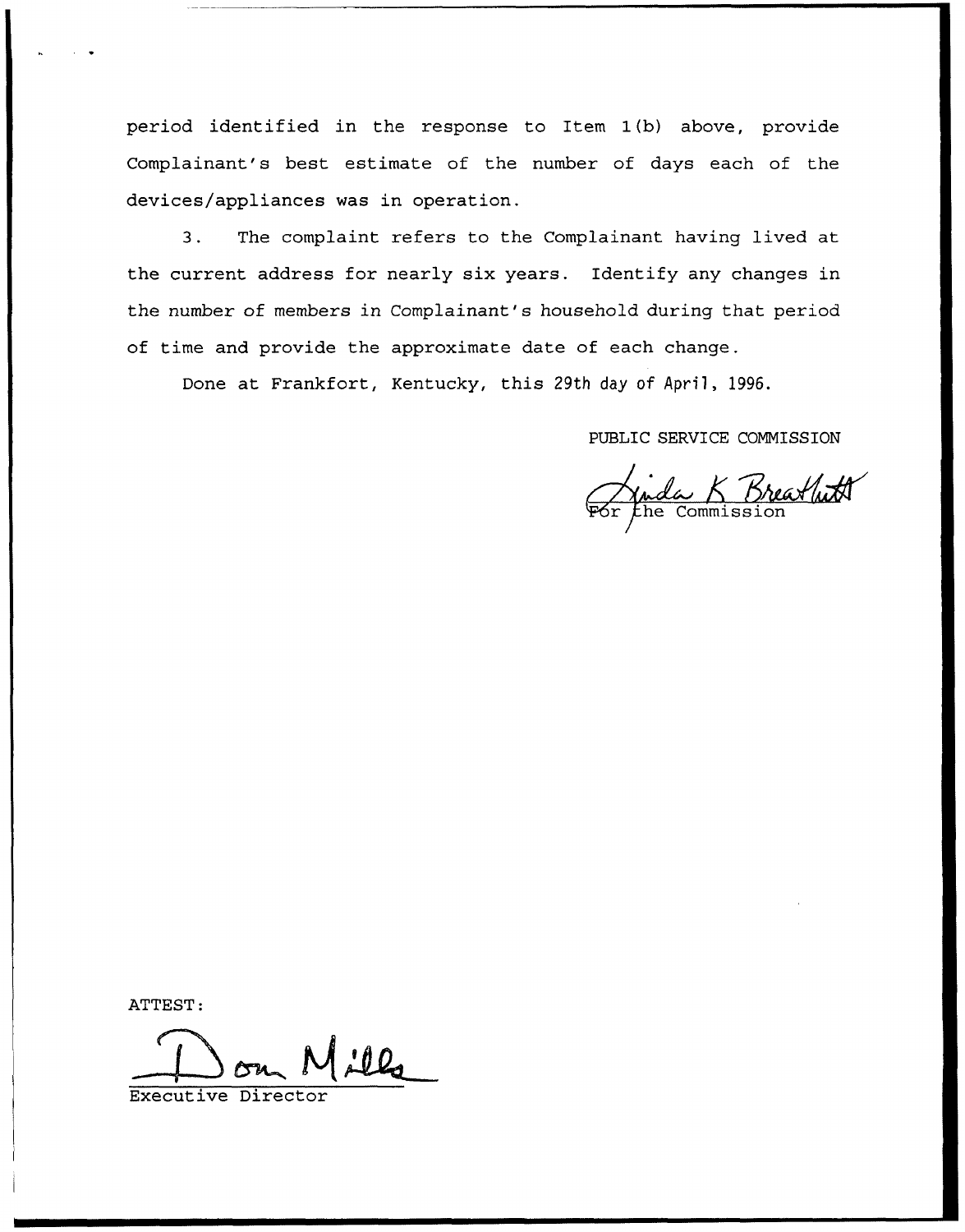# COMMONWEALTH OF KENTUCKY

# BEFORE THE PUBLIC SERVICE COMMISSION

In the Matter of:

CYNTHIA A. LEWIS

COMPLAINANT

 $\mathbf{v}$ .

) CASE NO. 96-1Q1

) ) ) )

) ) ) )

KENTUCKY UTILITIES COMPANY

DEFENDANT

### 0 R <sup>D</sup> E <sup>R</sup>

IT IS ORDERED that Kentucky Utilities Company ("KU") shall file the original and six copies of the following information with the Commission, and with a copy to all parties of record, no later than May 8, 1996. KU shall furnish with each response the name of the witness who will be available to respond to questions concerning each item of information requested at the public hearing scheduled for June 13, 1996.

1. Paragraph {e) of KU's answer to the complaint refers to increased consumption for the period in question compared to the same period the previous year. Identify the period in question by the date of the Complainant's bill and the usage period covered by said bill.

2. Paragraph (e) of KU's answer to the complaint also refers to the Complainant's increased consumption being due, in part, to a 34 percent increase in heating degree days for the period in question compared to the same period the previous year. Provide,